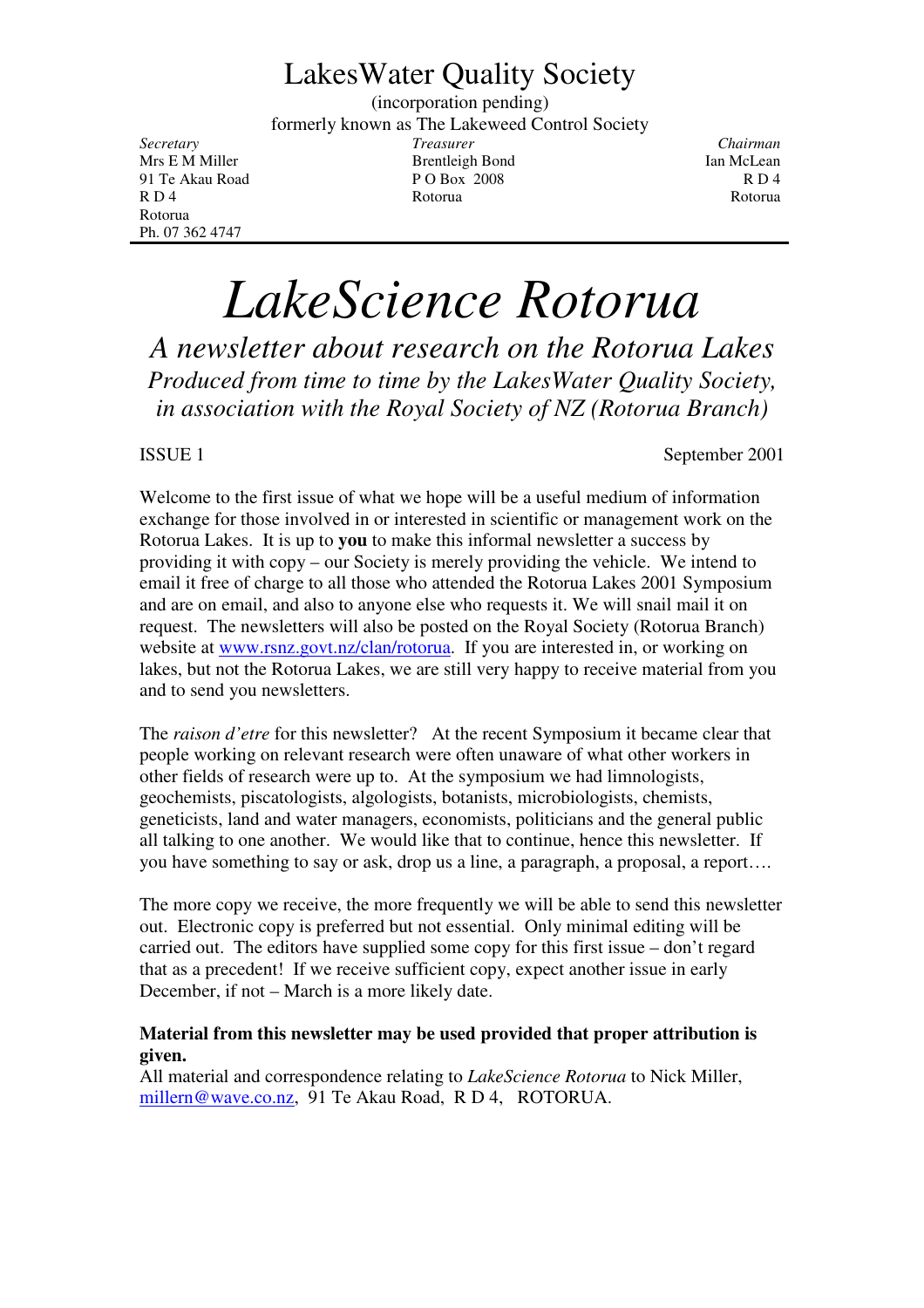#### **DEVELOPMENTS FROM THE SYMPOSIUM.**

The Proceedings are in the final stages of production and are expected to be mailed shortly. If you have not ordered a copy but wish to do so, they can be ordered on the special Order Form in this newsletter. Just print it out and post with a cheque. Complimentary copies will be sent to various libraries and institutions.

Lake issues do seem to have had a higher profile, generally, in the last few months. Environment BOP have formally resolved to endow a Chair of Lake Studies at Waikato University, for a minimum period of 5 years. Special research areas will include lakes watershed management and lake rehabilitation. We hope this will encourage a renaissance of research on lakes in this country.

There are hopes for some grants for student research on the lakes for next year. Because of the good attendance, the Rotorua Lakes 2001 Symposium produced a surplus, and we plan to put that, together with funds we hope to obtain from other sources, towards student research. Student Grant Application forms are available from the LakesWater Quality Society secretary (address above) or by email to Nick Miller.

There has been an application to the Royal Society of New Zealand for a Teacher Fellowship to carry out a one-year research project on lake sediments. We understand that some student research grants with other organisations are also planned.

Dr Julie Hall and Professor Warwick Silvester were recently commissioned by Environment BOP to conduct a scientific review of the 'Mylechreest Hypothesis". This review is to be presented to EBOP very shortly. Hopefully more details in our next issue.

#### **GLEANINGS – a few interesting papers seen recently (other contributions to this section are welcome.)**

Miller, M.J and Fallowfield, H.J. (2001). Degradation of cyanobacterial toxins in batch experiments. *Wat. Sci & Technol*. **43** (12) 229-232.

Various south Australian soils were tested for their ability to sustain microbial degradation of the hepatotoxins Nodularin and Microcystin-LR. Soils with the highest organic carbon content (2.9%) and clay content (16.1%) were able to sustain complete toxin removal within  $10 - 16$  days. Sandy soil (98.5% sand) was incapable of degrading either toxin. Degradation was considered likely to be the rate-limiting step in toxin removal, rather than adsorption or desorption.

#### Lahti, K., Raoala, J., Kivimaki, A-L., Kukkonen, J., Niemala, M. and Sivonen, K. (2001). Occurrence of microcystins in raw water sources and treated drinking water of Finnish waterworks. *Wat. Sci & Technol*. **43** (12) 225-228.

Microcystins were detected sporadically (by immunoassay, HPLC and phosphatase inhibition) in raw water sources of most of the waterworks examined. In two raw water supplies toxins were detected for several months. In treated water microcystins were detected occasionally but the concentrations were always below the guideline value proposed by WHO.

Sharpley, A.N., Kleinman, P. and McDowell, R. (2001). Innovative management of agricultural phosphorus to protect soil and water resources. *Commun. Soil Sci. Plant Anal.* **32** (7&8) 1071-1100.

A variety of stratagems for immobilising phosphorus (P) in the environment and controlling its sources and transport are examined. The cost effectiveness of various measures is considered. Various best management practices are proposed. A useful bibliography is attached.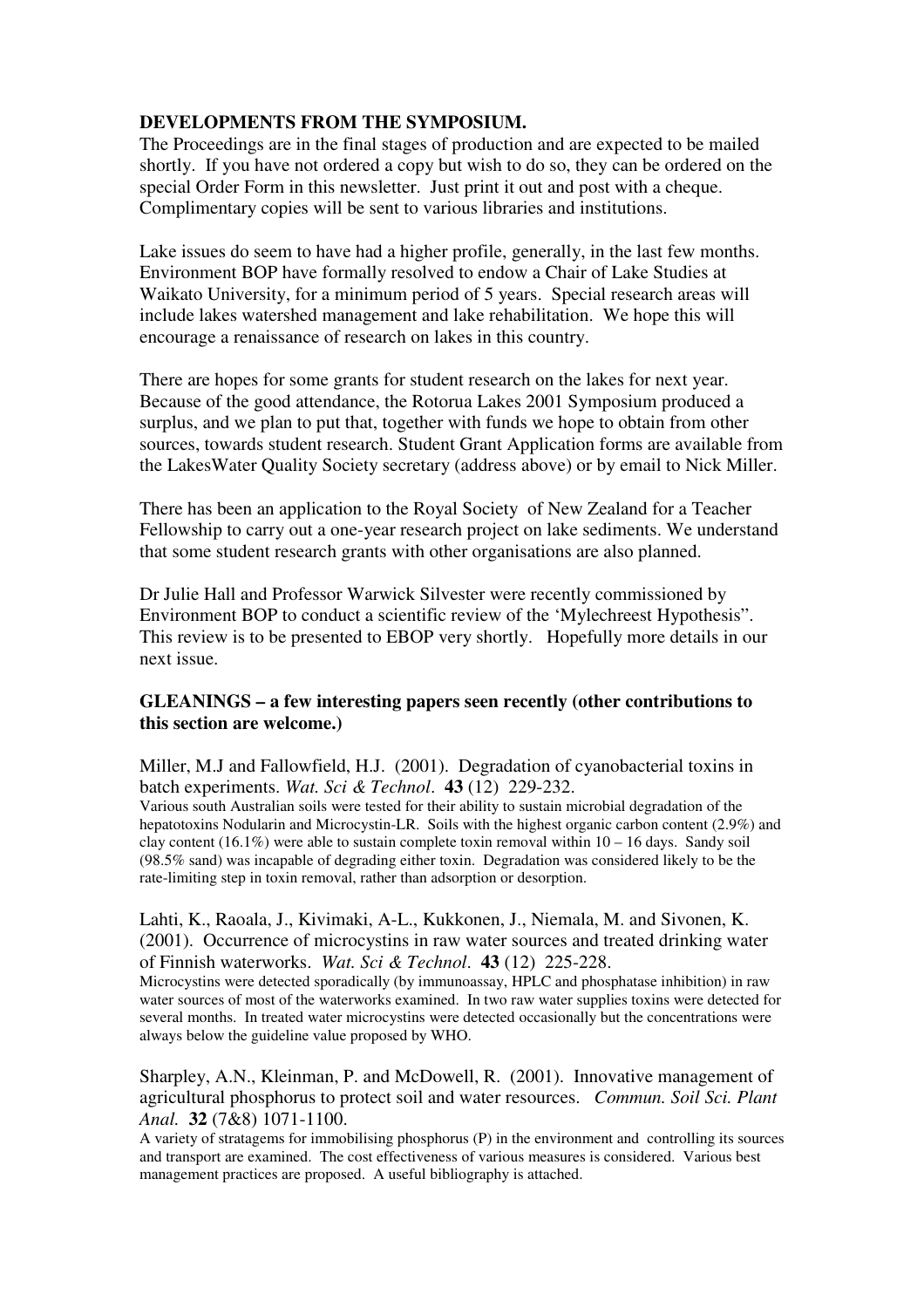Miyasaka, S.C. and Habte, M. (2001). Plant mechanisms and mycorrhizal symbioses to increase phosphorus uptake efficiency. *Commun. Soil Sci. Plant Anal.* **32** (7&8) 1101-1147.

This is basically a review of the literature on phosphorus uptake processes in plants and the mechanisms by which P uptake efficiencies could be enhanced, with particular emphasis on arbuscular mycorrhizal fungi. The ultimate aim is to reduce P inputs and thus minimise adverse environmental effects on waterways. A substantial bibliography is attached.

#### Lee, T.J., Nakano, K. and Matsumara, M. (2001). Ultrasonic irradiation for bluegreen algae bloom control. *Environmental Technology* **22** 383-390

The use of ultrasonic irradiation for the control of clue-green algal (cyanobacterial) blooms was investigated under laboratory conditions. Suspended cells in cultures of *Microcystis* spp. were shown to settle rapidly after a brief exposure to ultrasound at a frequency of 28 kHz. This settling was shown to be due to the disruption of gas vacuoles in the cells. Settled cells were shown to have reduced viability. Significant reductions in photosynthetic activity of sonicated cells were also demonstrated, with ultrasound at 28 kHz being more effective than frequencies of 45 and 100 kHz. Some microcystin release was observed following sonication of cells that were already releasing microcystins, with the degree of additional release being controlled by the duration of sonication.

#### **ANYBODY FOR DREDGING?**

Should restoration efforts in any of the water bodies in the Rotorua District come to a stage where dredging is considered, work going on in the Orakei Basin at Auckland may be of interest.

Brian Perry Civil (a subsidiary of Fletcher Construction) use a barge-mounted digger to scoop material from the bottom of the basin (depth approximately 2 metres) and dump it into Breezecraft 4.9 m polyethylene dories, which are then towed, 6 in line-astern, to an access point. Each dory is hoisted up and its contents (2 tonnes of mud, rocks and debris) are dumped into a truck after which it returns for another load. These boats appear to last indefinitely under this treatment. Some have been in use for over 2 years!

About 5000 m<sup>3</sup> of material are removed each year, in an ongoing contract, as funding permits. Most of the dredged material is used for landfill capping, and the approximate cost of dredging and disposing of it (mostly to the GreenMount landfill) is \$137 per  $m<sup>3</sup>$ , with some seasonal variation (Grant Ocklestone, Auckland City Council, *pers*. *comm*.) No doubt delays in transporting the material through the Auckland traffic add somewhat to this price! A similar process, using the same type of craft, is used at the Mangere Sewage works project, and was also used in the Viaduct Basin remodelling.

 $\times$ 

#### *Symposium Proceedings*

If you have not ordered a copy but would like to do so, please use the following form (print out, fill in and send with a cheque).

| To: The Treasurer                 | Please supply a copy of the Rotorua Lakes 2001 |  |  |  |
|-----------------------------------|------------------------------------------------|--|--|--|
|                                   | Proceedings                                    |  |  |  |
| <b>LakesWater Quality Society</b> | Name:                                          |  |  |  |
| P O Box 2008                      | Postal Address:                                |  |  |  |
| <b>ROTORUA</b>                    |                                                |  |  |  |
|                                   |                                                |  |  |  |
| $$25.00$ enclosed                 |                                                |  |  |  |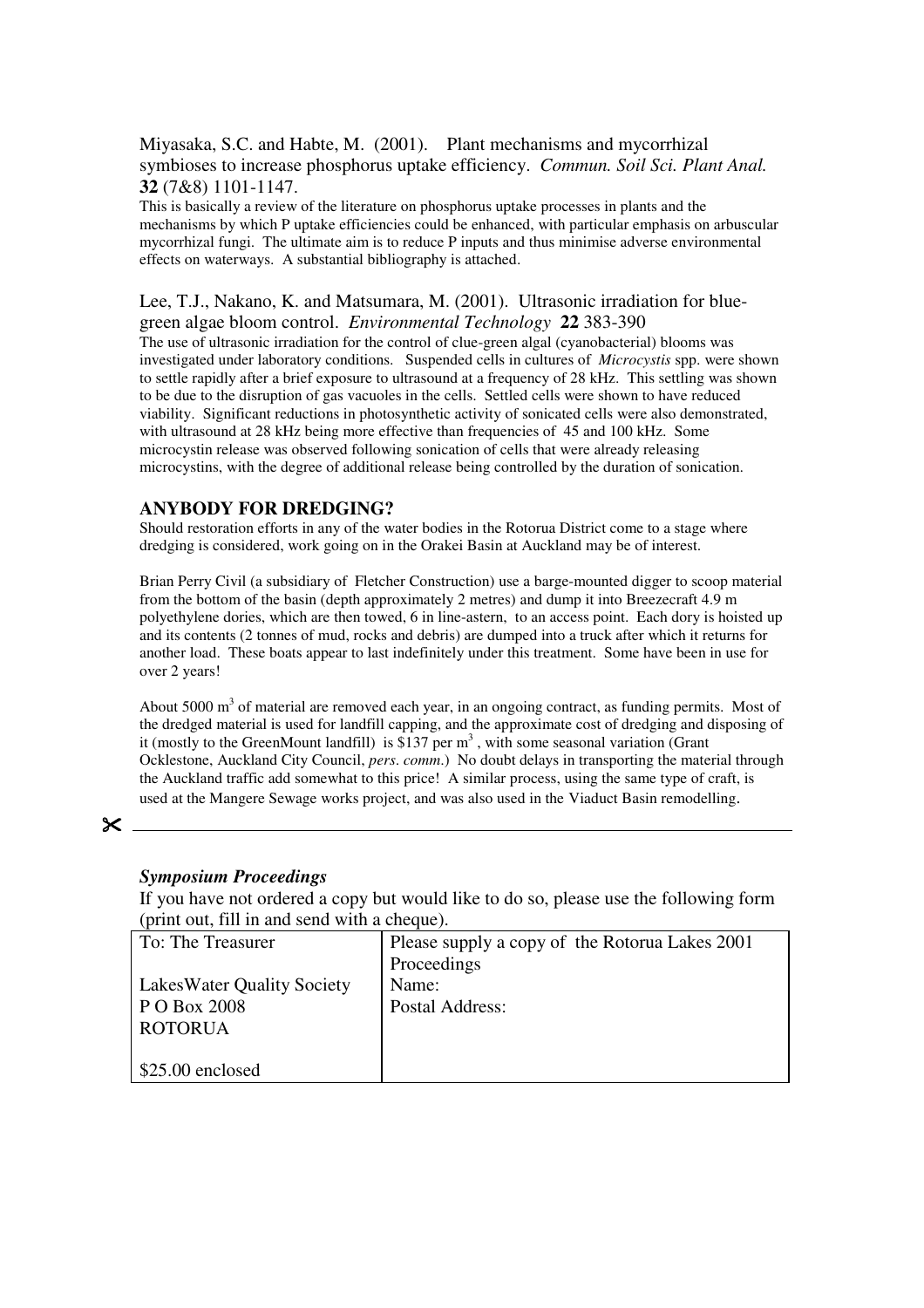Our first contribution is from Jules Witt, a stormwater engineer at Rotorua District Council. It consists of extracts from a paper he recently presented at the Ingenium 2001 Conference.

### What's in a Storm from the Rotorua CBD?

Jules Witt<sup>\*</sup> and Tim Charleson<sup>†</sup> \*Design Engineer, † Laboratory and Scientific Services Manager Rotorua District Council Private Bag RO3029 Rotorua

#### **Abstract**

Stormwater runoff from urban areas can be a major source of contaminants to receiving waters and is becoming an important environmental issue. To address this potential problem the Rotorua District Council set up a monitoring programme over a period of 6 months to assess the effects of the Central Business District (CBD) stormwater on Lake Rotorua. Stormwater pond treatment systems are used to lower the flow velocity so suspended solids and associated contaminants have time to settle out of the flow stream. The monitoring results showed that the environmental impact of the CBD stormwater discharge on Lake Rotorua is negligible when the toxicants and nutrients contained in the stormwater were considered. No conclusions regarding the specific pond removal performance could be made due to unusual inflow results. However, a qualitative comparison with an earlier stormwater monitoring exercise before the ponds were installed indicates a reduction in suspended solids by approximately 70% after the installation of the stormwater ponds and treatment device. This is consistent with a previous New Zealand study of stormwater pond removal efficiency that found removal levels of around 75% for a range of contaminants for this type of stormwater detention pond.

*Some data from this paper is shown below.*

For further information, Jules Witt may be contacted by phone at RDC (07 348 4199) or by email at Julian.Witt@rdc.govt.nz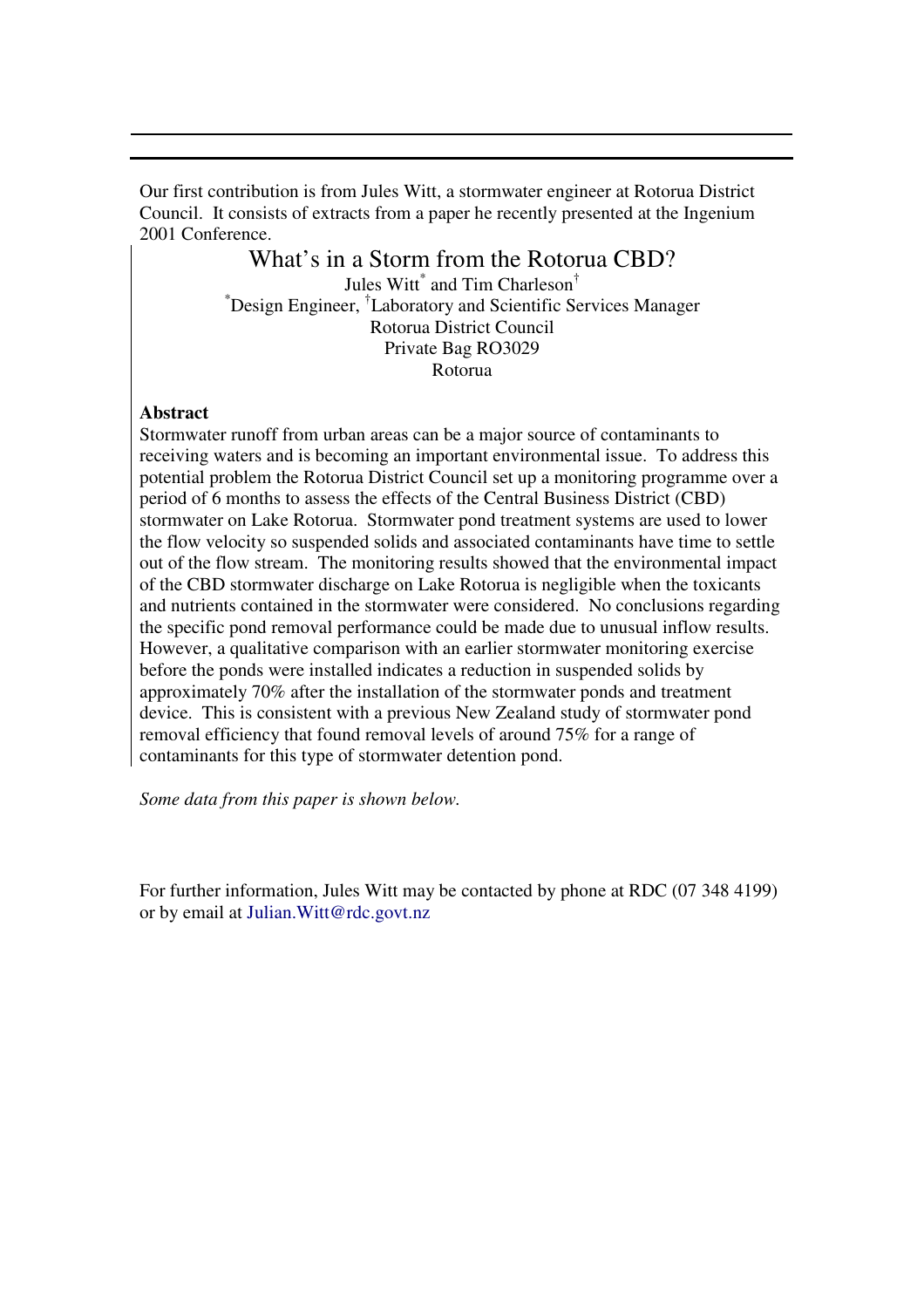| Analyte     | Mass of Analyte Entering Lake Rotorua (kg/year) | Mean conc. of<br>lake inflow |         |               |           |
|-------------|-------------------------------------------------|------------------------------|---------|---------------|-----------|
|             | 1-May                                           | $17-Jul$                     | 28-Nov  | Weighted Mean | $(g/m^3)$ |
| As          | 0.5                                             | 0.49                         | 0.73    | 0.52          | 0.002     |
| B           | 4.4                                             | 27.5                         | 13.4    | 10.1          | 0.042     |
| Cd          | 0.1                                             | 0.05                         | 2.4     | 0.35          | 0.001     |
| <b>CL</b>   | 390                                             | 1997                         | 1169    | 809           | 3.3       |
| <b>COD</b>  | 3653                                            |                              | 6576    | 4105          | 16.9      |
| Cr          | 0.3                                             | 0.39                         | 0.54    | 0.37          | 0.002     |
| Cu          | 1.8                                             | 2.0                          | 2.3     | 1.9           | 0.008     |
| <b>DRP</b>  | 8.3                                             | 10                           | 4.6     | 8.2           | 0.034     |
| Fe          | 146                                             | 127                          | 122     | 139           | 0.57      |
| Hg          | 0.2                                             | 0.02                         | 0.18    | 0.14          | 0.001     |
| Mn          | 7.9                                             | 8.4                          | 7.4     | 7.9           | 0.033     |
| $NH_4-N$    | 15.3                                            |                              | 7.3     | 14.10         | 0.058     |
| Ni          | 0.2                                             | 0.27                         | 0.27    | 0.25          | 0.001     |
| Pb          | 1.9                                             | 2.0                          | 2.7     | 2.0           | 0.008     |
| <b>SS</b>   | 5115                                            | 4384                         | 10716   | 5660          | 23.24     |
| <b>TPH</b>  | < 48.7                                          |                              | $~<$ 49 | < 49          | < 0.20    |
| <b>TKN</b>  | 91.1                                            | 73.6                         | 89      | 87            | 0.36      |
| <b>TOXN</b> | 10.2                                            | 10.5                         | 9.0     | 10            | 0.042     |
| <b>TP</b>   | 26.5                                            | 28.3                         | 22.7    | 26.4          | 0.11      |
| Zn          | 20.0                                            | 43.4                         | 25.3    | 25.3          | 0.100     |

**Table 1:** Summary of Environmental Monitoring of the Rotorua CBD Stormwater Drain

Also by courtesy of the Rotorua District Council and NIWA is the following document relating to Okawa Bay, Lake Rotoiti.

3 August 2001

Paul Sampson Rotorua District Council Private Bag RO 3029 Rotorua

Dear Paul

#### **Potential for improvements to Okawa Bay water quality**

A meeting was held on 23 July between Paul Sampson and Adrian Vosloo of Rotorua District Council, John McIntosh of Environment Bay of Plenty, and David Ray and Max Gibbs of NIWA, to discuss the potential benefits to Okawa Bay of implementing a sewerage scheme for Mourea and Okawa Bay. At the meeting, Paul Sampson asked NIWA to provide a brief summary of the issues at Okawa Bay, addressing in particular:

• The existing water quality in the Bay and the incidence of toxic algae blooms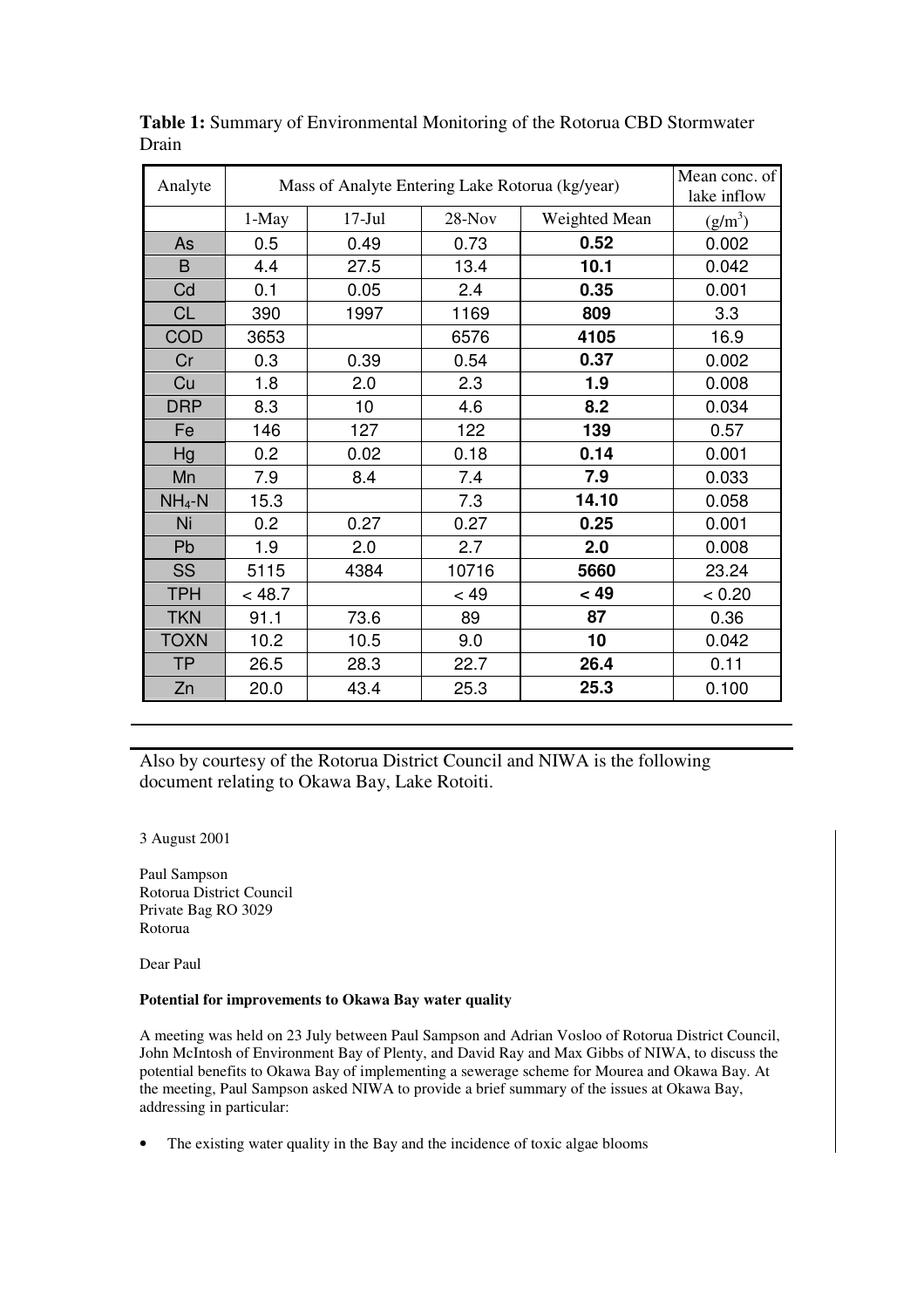- Will implementing a sewerage scheme (and thus removing septic tank leachate from the Okawa Bay catchment) improve Okawa Bay water quality and reduce the incidence of algal blooms and/or weed growth significantly? If so, how long would these improvements take?
- Would other options assist with improving water quality?

RDC notes there is a public perception that algal bloom problems at Okawa Bay are caused by septic tanks. RDC made it clear that the sewerage scheme may be implemented for reasons other than improvement to Okawa Bay (e.g., to reduce public health risks), but Council (and thus residents and ratepayers) needs to know whether a sewerage scheme would result in any noticeable improvement to the Bay.

This report has been prepared drawing on the knowledge of some key NIWA personnel (Max Gibbs, Kit Rutherford, John Clayton and Bob Spigel), who have had involvement with water quality issues in Lakes Rotorua and Rotoiti over a number of years. We have also drawn on the knowledge of John McIntosh and other staff at EBOP.

#### *The status of Okawa Bay – past, present and future*

Okawa Bay has an area of about 45 ha, and is almost completely encircled by land, with a narrow (approximately 100 m) wide channel to the main body of Lake Rotoiti. There are no surface water inflows to the Bay, and the catchment area is only about 115 ha (including the Bay itself). Therefore there is little freshwater 'flushing' of the Bay. The Bay is also relatively shallow, with a mean depth of approximately 4 m and maximum depth less than 10 m.

By virtue of the steep catchment around the southern half of the Bay, Okawa Bay is sheltered from the prevailing winds, and thus does not experience the same degree of wind-induced mixing as the open waters of Lake Rotoiti or Lake Rotorua. Consequently, the Bay is thought to thermally stratify on occasion in summer, when the upper and lower waters do not mix. This can cause oxygen depletion in the bottom waters, leading to increased release of nutrients from the sediments. Dissolved oxygen profiles measured in the Bay in early 2001 by EBOP show that the lake is usually well mixed. However, stratification does occur in calm conditions with a temperature difference of about 1°C being measured between top and bottom waters. In these conditions the very bottom waters can become deoxygenated and nutrient release can occur from the sediments in these conditions, similar to the situation at Lake Rotoehu.

Okawa Bay was originally dominated by native charophytes. These form underwater 'meadows', and are generally regarded as a desirable plant species, since they stabilise the lake bed and reduce turbidity. They also do not reach the surface except in the shallows, and thus do not cause significant problems for recreational activities. Like many New Zealand lakes, the Bay was progressively invaded by exotic macrophytes (commonly referred to as aquatic weeds), especially hornwort. These species are able to grow to the surface from considerable depths (several metres), and can cause problems for recreation activities. Then in the mid 1980s much of the macrophyte beds 'collapsed' and were replaced by algae. The reasons for this are uncertain, but an increase in nutrient concentrations in the water column was probably an important factor. Since then the Bay has remained algal-dominated (i.e., algae dominate over macrophytes), although the macrophytes have recovered to some extent. In many respects Okawa Bay is similar to Hamilton Lake, which has experienced similar changes to its plant life and water quality over the past 20 years.

There have been algal blooms in the Bay every summer in recent years. In the absence of wind-induced mixing, these blooms can comprise a significant proportion of blue-green algae, which can cause toxic effects to bathers. These blooms have necessitated warning signs for the public.

There is little data on the Bay's water quality. EBOP monitor bathing suitability by measuring indicator bacteria (*E. coli*) levels at the yacht club jetty at regular intervals. EBOP have also started measuring surface water quality in the middle of the Bay to assess the 'trophic status' of the Bay. Total phosphorus, total kjeldahl nitrogen, secchi depth (a measure of water clarity) and chlorophyll levels (a measure of algae abundance) are measured, and the combination of these measurements can be used to give a 'trophic level index' for the Bay. This is a measure of how enriched the Bay is with nutrients, and how susceptible it is to algal blooms and weed growth. At present the Bay has a trophic level index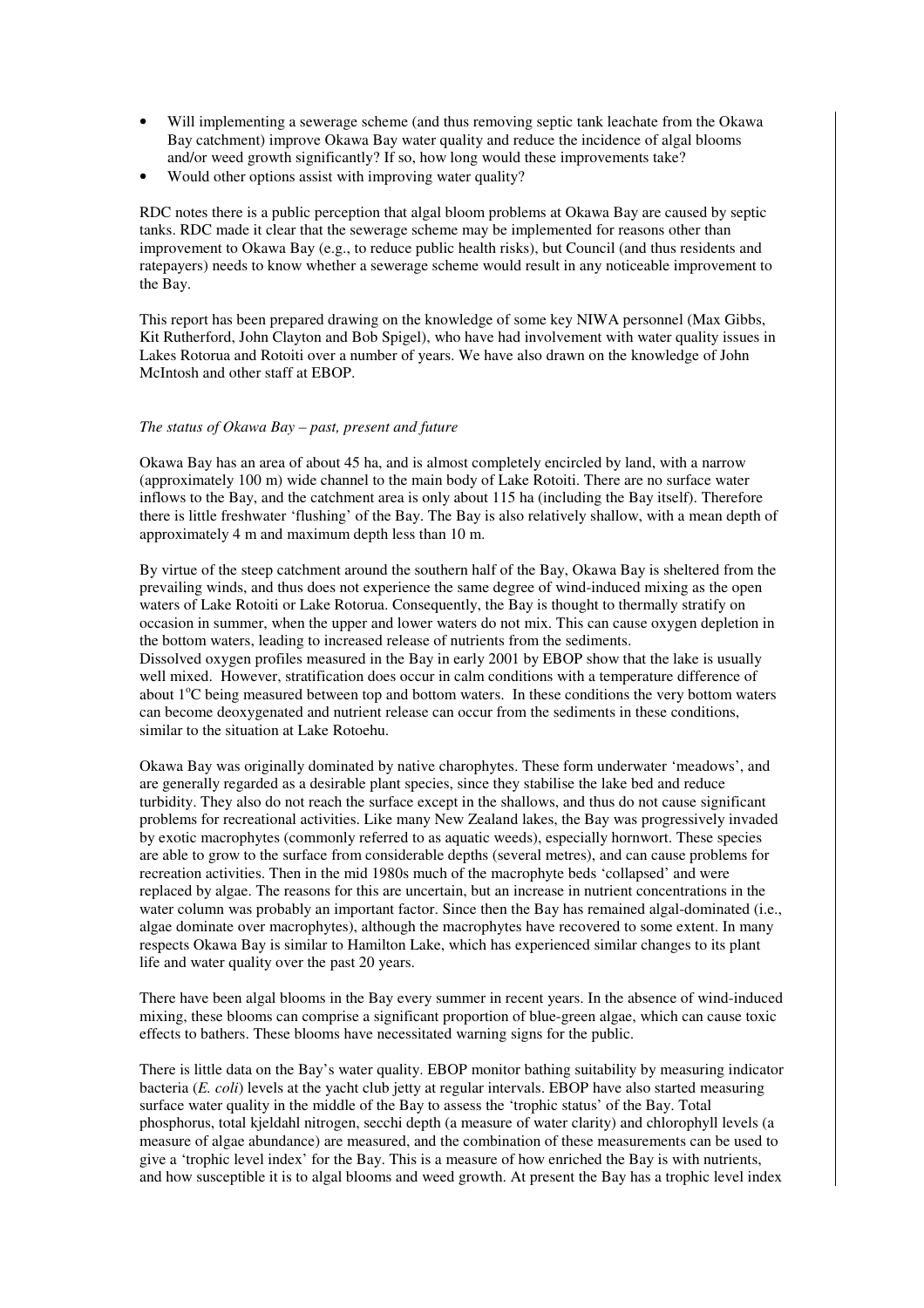of 4.6, and is classified as eutrophic. However, this classification is based on only one set of results to date, and must be regarded as very preliminary (the main intention of the index is to build up a picture of a lake's status over time).

It is difficult to predict the future status of the Bay. However, if there are no changes to the present nutrient inputs, it is possible that the water quality of the Bay will continue to decline, with increased frequency and duration of blue-green algal blooms, until it becomes highly eutrophic, similar to Lake Okaro.

#### *How significant are nitrogen inputs from septic tanks?*

There are a number of private dwellings on the western and southern shores of the Bay. In addition, there is a resort lodge at the south-western corner of the Bay (the Okawa Bay Lake Resort), and a marae located to the west of the entrance to the Bay. The residences and marae are serviced by septic tanks. The Okawa Bay Lake Resort has a wastewater treatment system that discharges to groundwater, which then flows into the Bay (the treatment system probably removes little nitrogen from the sewage). We estimate that the septic tanks and Resort Lodge could contribute about two-thirds of the nitrogen inflow to the Bay (up to 1.6 tonnes per annum). The other main sources of nitrogen are rainfall, urban stormwater and rural runoff. Therefore the septic tanks and Resort Lodge are potentially a very significant source of nitrogen for the Bay.

It is possible that there are also significant inputs of nitrogen into Okawa Bay from geothermal springs. About 25 % of the nitrogen inputs to Lake Rotoiti are sourced from such springs. Given the close proximity of the Tikitere thermal area, it is possible that there are also springs discharging geothermal waters into Okawa Bay. Results from recent bore drilling in Mourea and Okawa Bay also point to a possible geothermal influence beneath the Bay. In view of the high concentrations of ammonia that can occur in these waters, even relatively small inflows of geothermal fluids could result in these springs being a significant nitrogen source for the Bay, in comparison to other sources. Such springs might make the contribution of nitrogen from septic tanks less significant. However, the existence of any such springs discharging into the Bay is presently unknown.

#### *Management options being considered by RDC*

RDC are considering a number of options to improve the water quality of Okawa Bay:

- 1. Implementing a sewerage scheme, which would remove the sewage from septic tanks and discharge the effluent outside the Bay's catchment.
- 2. Constructing a pipeline from the Lake Rotorua end of the Ohau Channel to the southern end of Okawa Bay, with a gravity flow of about 1  $m^3 s^{-1}$ . The intention is to create a flushing action in the Bay from the southern end of the Bay to the outlet.
- 3. Install aerators in the Bay to increase oxygen levels in the water and reduce the released of nutrients from bed sediments.

The key questions to address are whether any or all of these options will in fact cause a measurable improvement in the water quality in the Bay and reduce algal and weed growth, and if so, how quickly these improvement will happen. With our present limited knowledge of the Bay, we can not give a clear answer to these questions. However, we can make some 'educated guesses', and suggest some investigations to improve our understanding of the likely outcomes.

#### *The role of nitrogen in bed sediments*

Apart from the septic tank nitrogen inputs and the possible geothermal inputs, there is also likely to be a very large reservoir of nitrogen in the bed sediments of the Bay. This will have built up over many years from detritus sinking to the bottom of the Bay (mainly decayed weeds and algae). When the bottom waters are well oxygenated, this nitrogen reservoir is relatively stable, although there will usually be some release of nutrients to the water column from the sediments. However, if the Bay intermittently stratifies in summer (as discussed above), the bottom waters may become depleted of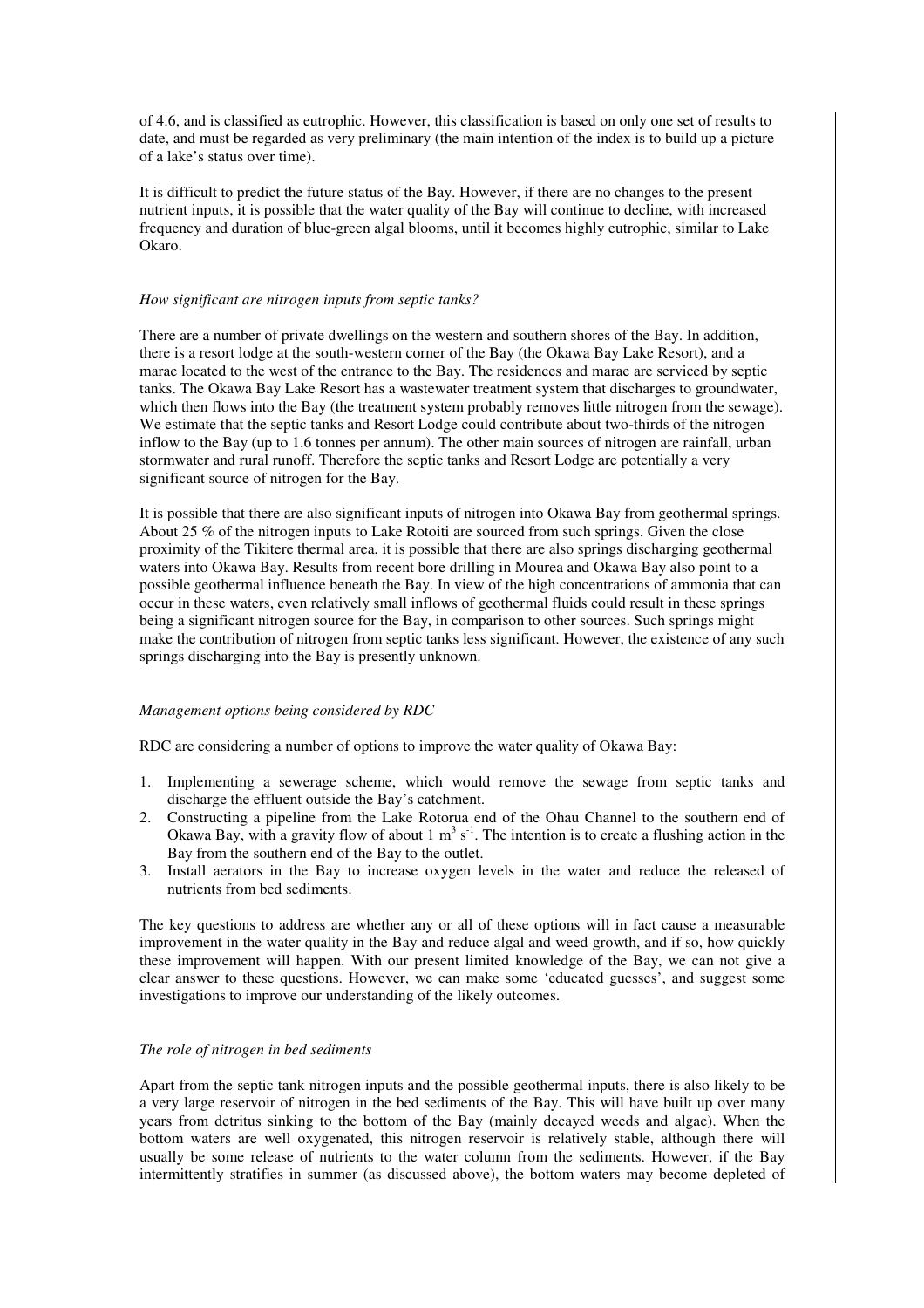oxygen and the sediments may release quantities of inorganic nitrogen. When wind induces complete mixing of the waters, this nitrogen will become available to algae, and an algal bloom can occur. This nitrogen is later returned to the bed when the algae die and sink.

Therefore even if septic tank effluent is removed from the catchment, it may be many years (even decades) before the sediment nitrogen source is depleted. Increased flushing (e.g., by the proposed pipeline from the Ohau Channel) would probably speed up this process.

Aerators might help to prevent deoxygenation, but there would be significant difficulties in directing this oxygen to the bottom waters. Most aerators that we are aware of are designed to oxygenate the upper few metres of wastewater treatment ponds. In any event, large aeration or mixing units would be required, implying substantial capital and operating costs. Aerators would also have other negative impacts (e.g., noise and aesthetics).

#### *Would a flushing inflow be worthwhile?*

Because there are no obvious surface water inflows to Okawa Bay, flushing is minimal and probably driven by direct rainfall, lake circulation, and the water inflow from septic tanks. Consequently the introduction of a flow of water into the Bay from the Ohau Channel is likely to increase the flushing rate, but by how much is unknown without detailed investigations. A 'back-of-the-envelope' calculation suggests that the mean theoretical residence time of a  $1 \text{ m}^3 \text{ s}^{-1}$  inflow to the Bay would be about 21 days. As algae typically double in numbers in 2-3 days, the flushing is unlikely to prevent the development of high algal biomass directly.

It is possible that the flushing inflow may influence whether or not the Bay stratifies and de-oxygenates in summer. This could result from the mild stirring induced by the inflow, but is more likely to reflect the buoyancy of the flushing water. When the inflow is colder than the Bay water, which is likely to occur frequently in the summer, it will sink to the bottom of the Bay, carrying oxygen with it, and thus potentially reducing the rate of sediment nutrient release. The flushing water may also influence which algal species become dominant in summer. In Lake Rotoaira, increased flushing reduced the residence time from about 280 days to 27 days and the algal dominance shifted from toxic blue-green algae to non-toxic diatoms. The blue-green algae are still present, but they no longer dominate and cause nuisance blooms.

Another potential benefit of a flushing flow is that algae will be physically flushed out of the Bay, and when they die their nutrients will not return to the sediments in the Bay. Hence this flushing may gradually reduce the nitrogen reservoir in the sediments.

While there could be positive effects from introducing flushing water to Okawa Bay, there are also potential adverse effects. If the flushing water is drawn from the Ohau Channel during periods of strong south-westerly winds, or during an algal bloom event in Lake Rotorua, the quality of the flushing water could be poor and thus detrimental to the Bay. At other times the quality of the flushing water is likely to be better than that of the Bay, and hence be beneficial. Therefore it might be advantageous to be able to close off the pipeline flow at certain times.

In conclusion, a flushing flow could be beneficial, but whether the inflow would cause a marked improvement to the Bay is uncertain without detailed investigations (field measurements and modelling).

#### *Summary*

In conclusion, it is unlikely that the removal of septic tank effluent from the catchment of Okawa Bay will cause an immediate, marked improvement in water quality or reduction of the incidence of algal blooms, because of the nitrogen reservoir available in the bed sediments. Any changes are likely to occur over a number of years, possibly decades. However, removal of the septic tanks may arrest a continued decline in water quality, and prevent an increase in the duration of blue-green algal blooms.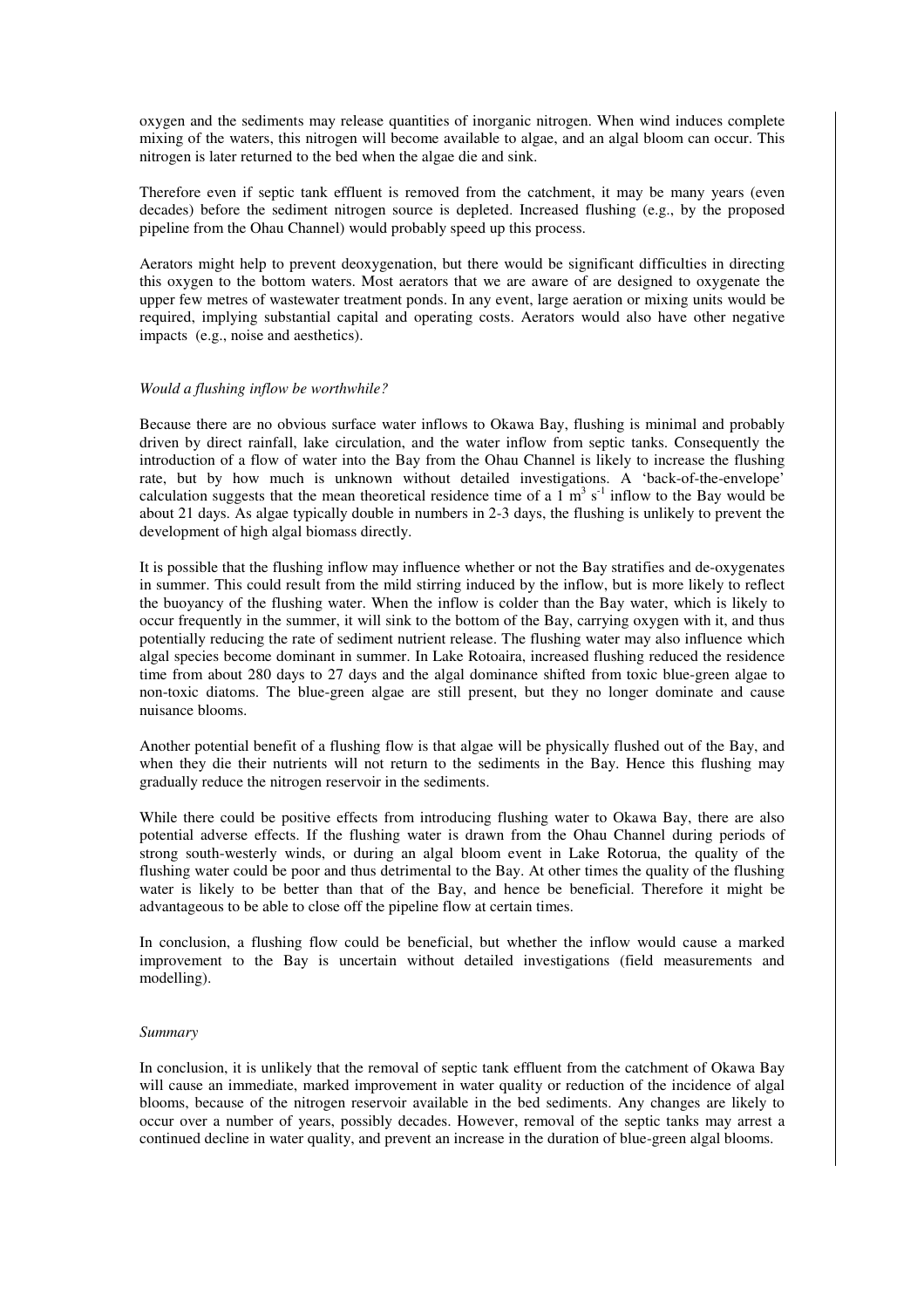It is possible that introducing a flushing flow via a pipeline from the Ohau Channel would enhance improvement, particularly if the septic tanks are removed, but this option needs detailed investigation to assess its true potential.

As agreed with RDC, we will carry out a CTD (conductivity, temperature, depth) profile of the Bay within the next two weeks to try to determine whether any geothermal springs discharge into the Bay. This work will also provide a detailed bathymetry of the Bay, which will be useful when carrying out any future modelling of the Bay. We will advise the costs of this work shortly.

Yours faithfully

David Ray

cc: John McIntosh Environment Bay of Plenty, PO Box 364, Whakatane

Here is a contribution from Susie Woods, who presented two posters at the Symposium.

#### **The Fifth International Conference on Toxic Cyanobacteria - July 2001**

#### **Susie Wood (Ph.D. student – Massey University, Wellington & Victoria University)**

The Fifth International Conference on Toxic Cyanobacteria was held in July in the beautiful sub tropical Queensland town of Noosa. Approximately 175 delegates from over 50 countries attended. The conference spanned five days and provided an excellent opportunity for me to learn about the large array of overseas research and to meet many of the worlds experts in this field. Other New Zealand attendees were; Anna Crowe - Cawthron Institute, Dr. Ian Garthwaite – Agresearch, Dr. Penny Truman – ESR and Dr. Alexander Kouzminov – Ministry of Health.

Cyanobacteria (also commonly called blue-green algae) are aquatic and photosynthetic bacteria that are found in many of New Zealand's aquatic ecosystems. Some cyanobacteria species produce toxic substances known as cyanotoxins, such as hepatotoxins, which are primarily toxic to the liver (e.g. microcystins and nodularin). There is now a large amount of work that demonstrates that these cyanotoxins pose a risk to both human and animal health.

Toxic cyanobacteria have been identified in New Zealand. The species known to produce cyanotoxins in New Zealand are *Microcystsis* sp*.*, *Anabaena* sp., *Oscillatoria* sp., *Phormidium* sp. and *Cylindrospermum* sp*.* However in New Zealand our knowledge of which species are producing cyanotoxins, and which cyanotoxins, are being produced is limited.

A wide variety of topics were covered during the conference ranging from toxin production, toxin detection, toxin persistence and degradation, ecological and population studies, genetics, bioaccumulation, management and many others.

While the problems associated with toxic cyanobacteria are relatively new to us in New Zealand it is a dilemma that a number of countries have being tackling for many years. The conference opened with an interesting plenary session chaired by the World Health Organisation expert Dr Ingrid Chorus, on the theme of "Toxic Cyanobacteria - Towards a Global Perspective". The theme of the session was to gain a feel for the global extend of occurrence of cyanobacteria and cyanotoxins and what countries are doing in terms of monitoring and toxin detection. Attendees of the conference were asked to give their "expert judgment" of the situation in their country via an email survey prior to the conference.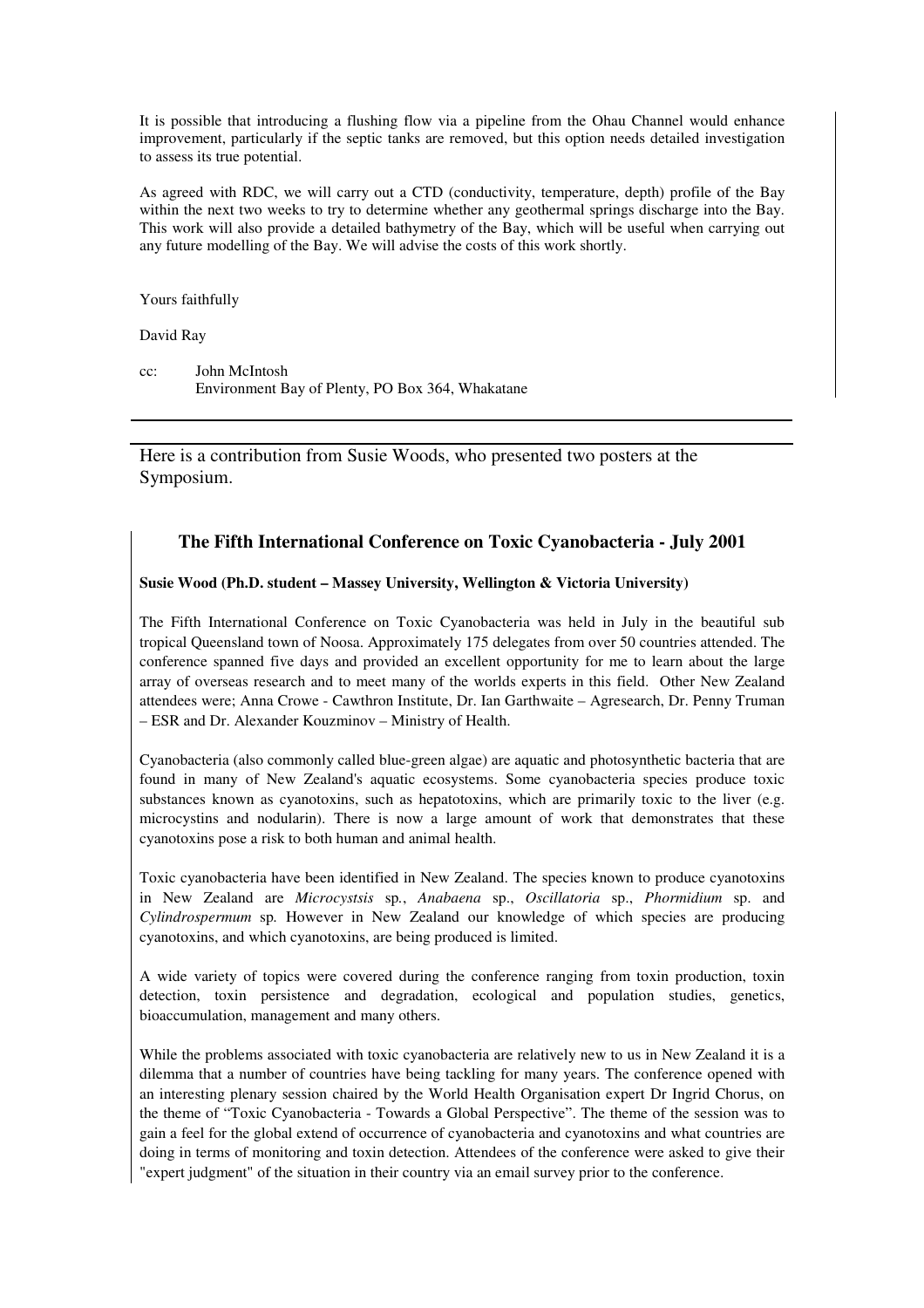Responses came from experts in over 20 countries. In most countries the proliferation of both cyanobacteria and cyanotoxins was rated as frequent. Some countries, for example, Australia are clearly leading the way in terms of surveillance programmes with a number of national and routine monitoring programmes in place for both cyanobacteria and cyanotoxins. In some areas of Australia there is data on cyanobacteria abundance for the last 30 years. What the session clearly illustrated is that in New Zealand, we are lagging behind a number of the world leaders in cyanobacteria research. We have only one regular monitoring program that attempts to occasionally monitor cyanotoxins and this is in the Rotorua District.

The problem of cyanotoxin bioaccumulation and the effect of cyanotoxins on biota were covered by a number of papers. Bas Ibelings from the Netherlands presented an interesting study in which they had looked at microcystin content in zooplankton, zebra mussels, fish livers and water birds. They found that despite relatively high levels of microcystin in the study lakes it seemed unlikely that this was the primary cause of large fish kills. Although oral uptake of microcystin led to high concentrations in the liver this appeared to have a low toxicity.

World-renowned toxic cyanobacteria expert Dr Ian Falconer gave an interesting talk on cancer risks from cyanobacterial toxin exposure. He summarised the results from many years of research. These results show that *Microcystis aeruginosa* toxicity indicated the possibility of a tumor promoting action. Further studies involving a wider variety of species are underway.

Dr Phillip Orr (CSIRO, Australia) presented a further study looking at the potential human health impacts on cyanotoxins. His study team investigated the effect of ingestion of environmentally realistic concentrations of toxic *Microcystsis aeruginosa* by dairy cows on toxin levels in their milk. The results from their study were encouraging as they concluded that milk obtained from that cattle exposed to sub chronic levels of *Microcystsis aeruginosa* presents little or no risk to human health.

There were several sessions' discussing toxin persistence and degradations, in particular in drinking water treatment plants. Studies using a variety of cyanotoxin removal methods where presented. For example a team lead by Dr Linda Lawton (UK) have being investigating the use of  $TiO<sub>2</sub>$  to remove cyanotoxin in drinking water treatment plants. Dr Ingrid Chorus showed us some of the amazing research facilities in Germany. In this study a number of man-made lakes were being used in an experiment to assess the retention of microcystins through soil and sand filtration. Varying success at removing microcystins was achieved depending of type of sediment and filtration time.

Another large area of research reported at the conference was on the genetics of cyanobacteria. Again many different aspects were covered. Several studies used genetic techniques to show that a revision of the taxonomy of some genera may be needed.

There was a lot of work presented on the use of gene probes to detect toxic strains of cyanobacteria. Gene probes are unique pieces of synthetic DNA that will attach to matching genetic material in a particular toxic cyanobacteria. While this is an exciting area of research there is still a lot more work required before such techniques could be used in routine monitoring programmes.

The results of a number of regional and national studies were presented. Dr Gregory Boyer presented his study of cyanobacterial toxins in New York State waters. He analysed 220 water samples using a variety of techniques. 24% of samples were found to contain microcystin toxins and 4% anatoxins. However in some lakes more than 50% of samples tested were positive for microcystins. He summarised by saying "that New York had now joined many other parts of the world in admitting that they now have a problem with toxic cyanobacteria in their waterways."

This is just a small insight into some of the many topics covered at the Fifth International Conference on Toxic Cyanobacteria. For more information, visit the conference web site at: www.clw.csiro.au/ICTC-V/. All abstracts from talks and posters will be available on this website shortly.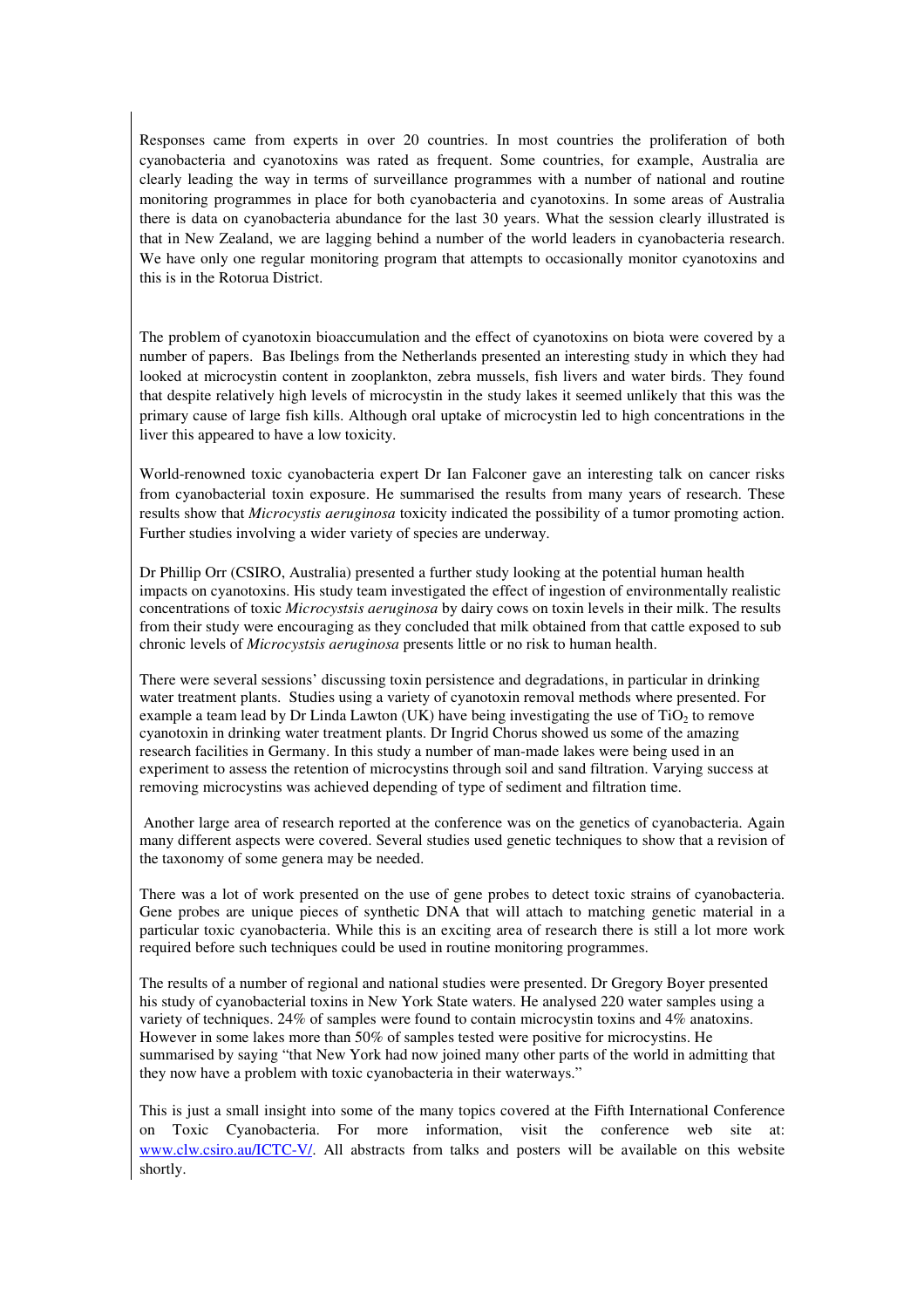Thanks to The Victoria University Science Facility Small Grants Committee for providing funding for me to attend this conference.

**Toxic Cyanobacteria in New Zealand** – I am currently involved in a Ph.D. study that is attempting to assess the occurrence, frequency, toxicity, toxin content and species composition of cyanobacteria blooms/mats in New Zealand waterbodies. If you have any information on cyanobacteria blooms or mats in your area please contact me as I would be interested in obtaining samples and carrying out analysis of any toxins present.

Susie Wood (Ph.D. student – Massey University, Wellington & Victoria University) Email: S.Wood@massey.ac.nz or Ph: (04) 801 2794 extn. 6918.

Finally for this issue, Kim Young of Doc writes about her work on koaro.

#### **Koaro - our native trout of the Rotorua lakes**

For the last 2 years I have been studying the role of tributary streams in the maintanance of koaro populations in the Tarawera Lakes and am currently writing up my study, due to be completed in November 2001.

Lake Tarawera and its associated tributaries including Lake Okareka, support populations of these elusive and rare native fish. In the past, koaro were a commonly encountered fish in these lakes with anecdotal evidence suggesting that pre-European harvest of koaro was common practice.

Since the arrival of Europeans however, and the introduction of rainbow trout and smelt to these lakes, the abundance and size class of koaro has substantially declined.

It is hoped that determining the role that tributary streams play in the maintenance of lakelocked koaro populations will assist in the conservation management of this native fish species in the Rotorua Lakes. Koaro are classified as a category c species in the Department's priority ranking system, and since much of the Lake Tarawera and Lake Okareka catchments and their beds are managed as crown reserves, there is an opportunity to enhance spawning and rearing success of lake-locked populations if the role of tributary streams in their lifecycle were better understood.

The aims of the study were to:

- (a) investigate the movement of koaro between lake and stream habitats,
- (b) describe lake dwelling koaro populations, and
- (c) describe lake dwelling koaro spawning patterns.

The first part of the study was simply to determine the best methods for catching lake dwelling koaro using a combination of fyke nets, box traps, and gee minnow traps. These methods were then used for monthly sampling of these populations in Lakes Tarawera and Okareka. Each fish caught was PIT tagged, weighed, measured, and assessed for reproductive status.

Populations of koaro in two streams entering Lakes Tarawera and Okareka were also studied. Reduction electric fishing has taken place each season and caught fish were also tagged, weighed and measured. Drift samples for larvae have been collected and searches for spawning sites have been undertaken.

All sampling has been completed and now the hard part, writing up the results is currently in progress. A preliminary look at the results has revealed that tributary streams may play a minimal role in the maintenance of lake populations with lake resident fish most likely spawning and remaining in the lake. It also appears that the lake and stream populations may be quite seperate, or at least have little interaction at the breeding level. Lake fish were found to have a peak spawning period in summer in contrast to stream fish which appear to spawn in autumn or early winter.